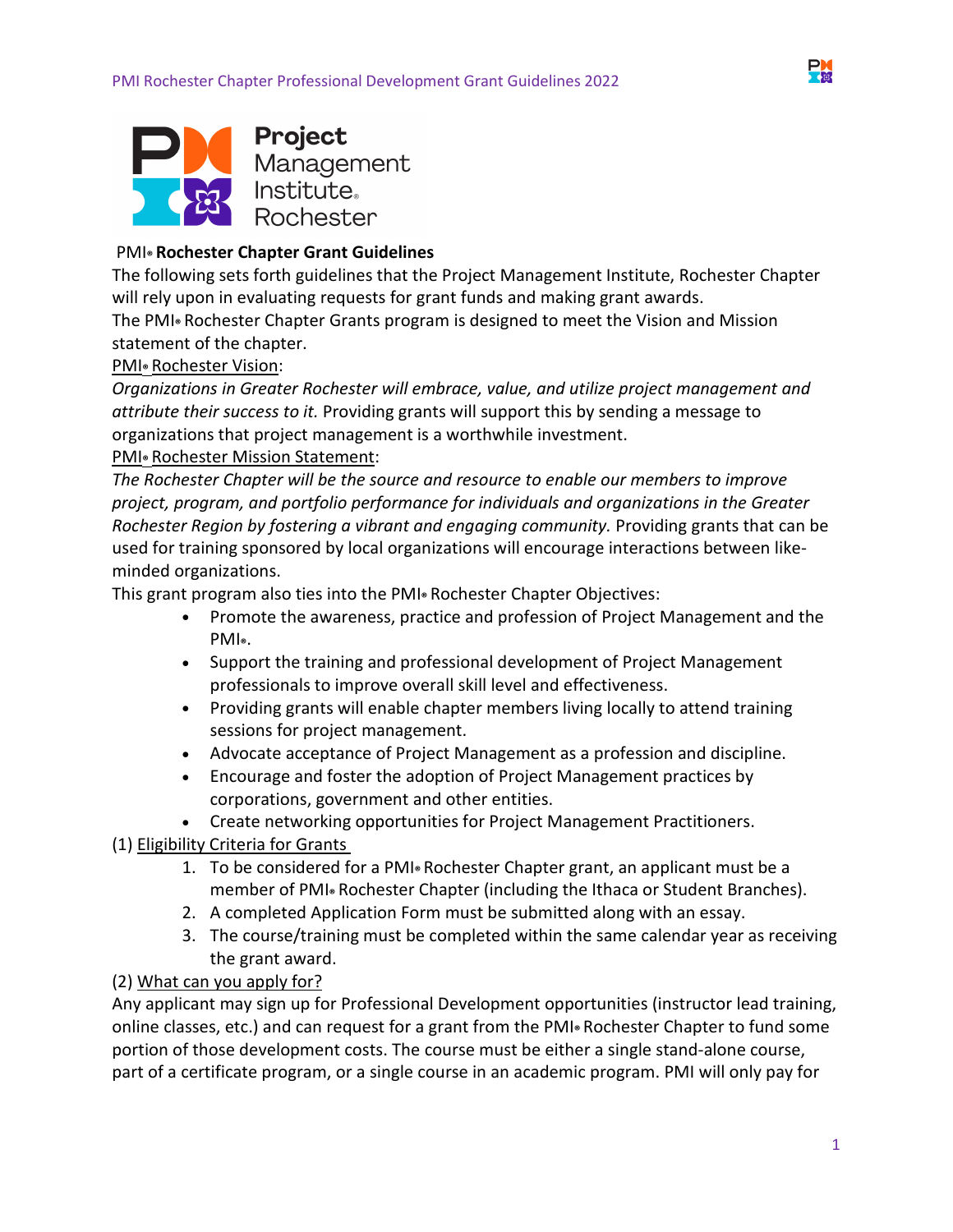

one course at a time and not a series of modules or a full program. This scholarship may not be used to attend a chapter-hosted event.

(3) Who is **NOT** eligible to apply for a Grant from the PMI**®** Rochester Chapter?

- 1. Current PMI**®** Rochester Chapter Board Members.
- 2. Current PMI**®** Rochester Chapter Grant Review Committee Members.
- 3. Current PMI**®** Rochester Chapter Director of Grants/Grants and administration of the Grant Process.
- 4. Anyone who was granted the award within the past 2 years.

## (4) Grant Application Amounts:

 A grant up to and not exceeding \$1250.00 is available to be awarded amongst one or multiple recipients, where the amount awarded is at the discretion of the review committee. The grant awarded is reimbursement for training received and would be up to the amount of the award or up to the training course cost, whichever is lower.

(5) Grant Recipient Responsibilities:

A grant recipient must act on the following before PMI**®** Rochester Chapter will reimburse the monies granted to the recipient via the award:

- 1. If not already completed in the current calendar year, complete the training within 6 months starting from the day that the grant is awarded and within the same calendar year.
- 2. First pay for the training upfront, show proof of training completion with a pass grade, and provide the receipt of payment.

## (6) Grant Application Form

The Grant Application Form can be found on the PMI**®** Rochester website: [Grants Page.](https://www.pmirochester.org/grants) A completed grant application form must be submitted to the following address:

[grants@pmirochester.org.](mailto:grants@pmirochester.org)

**NOTE**: Any incomplete forms will not qualify for any further review by the Director of Grants and the supporting review Committee.

(7) Evaluation Criteria for Grants

- 1. The Evaluation Criteria is available upon request.
- 2. The principles behind the Criteria are explained below:
	- 1. Applicant employment status and funding sources.
	- 2. What is the purpose of the training?
	- 3. What is the candidate's commitment to Project Management?

The PMI**®** Rochester Chapter does not make grants from its unrestricted funds for:

- Sectarian or religious activities;
- Grants to private foundations;
- **•** Endowments or memorials;
- Direct or grass-roots lobbying efforts; and
- Sustained support for recurring operating expenses
- (8) Application Guidelines for Grants

Applicants must complete the PMI**®** Rochester Chapter grant application form and submit to [grants@pmirochester.org](mailto:grants@pmirochester.org) by the deadline as indicated in the "(8) Application Schedule for Grants" section. The following must be included in the application.

1. Applicant Information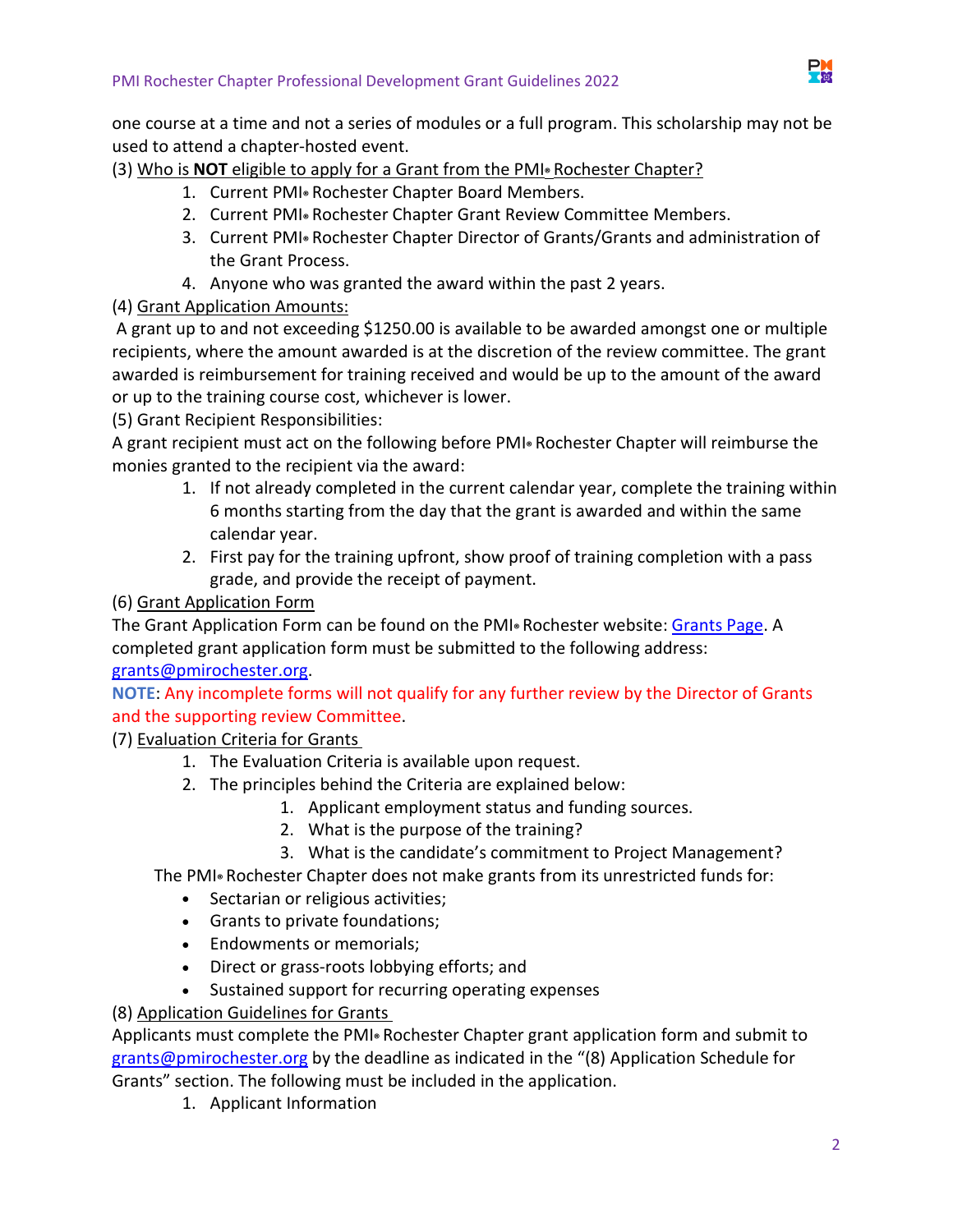

- 2. Essay
- 3. Signature

(9) Application Schedule for Professional Development Grants

| <b>Professional Development</b> |         |
|---------------------------------|---------|
| <b>Applications Open</b>        | 4/20/22 |
| <b>Applications Close</b>       | 7/11/22 |
| <b>Review Begins</b>            | 7/12/22 |
| <b>Review Closes</b>            | 7/29/22 |
| Award Made                      | 8/1/22  |
| Check Cut                       | TBD     |

### (10) Process

The PMI**®** Rochester Chapter has developed a simple 4-step closed-loop process.



- 1. The applicant fills in and submits a completed grants application form.
- 2. The Director of Grants and the Review Committee will review all applications, rank them based on the Evaluation Criteria and determine a possible winner.
- 3. PMI**®** Rochester Chapter's Director of Grants will be assisted by 3-5 Review Committee members who will review applications received, will use the Application Criteria to rank applications and provide their feedback to the Director of Grants.
- 4. The Director of Grants and the Review Committee will meet face to face to discuss the collective feedback.
- 5. If a winner is selected, that applicant will be notified via email and a formal letter will be sent to the applicant announcing their award signed by the President of PMI**®** Rochester Chapter.
- 6. Non-awardees will also receive a notification informing them of the opportunity to apply in the future for other grants.
- 7. Awardee follow up process will ensure that the Director of Grants confirms:
- 8. Identify Awardees who have completed training
- 9. Validate awardee follow up has been received
- 10. Send Congratulatory letter/send reminder if follow up has not been received